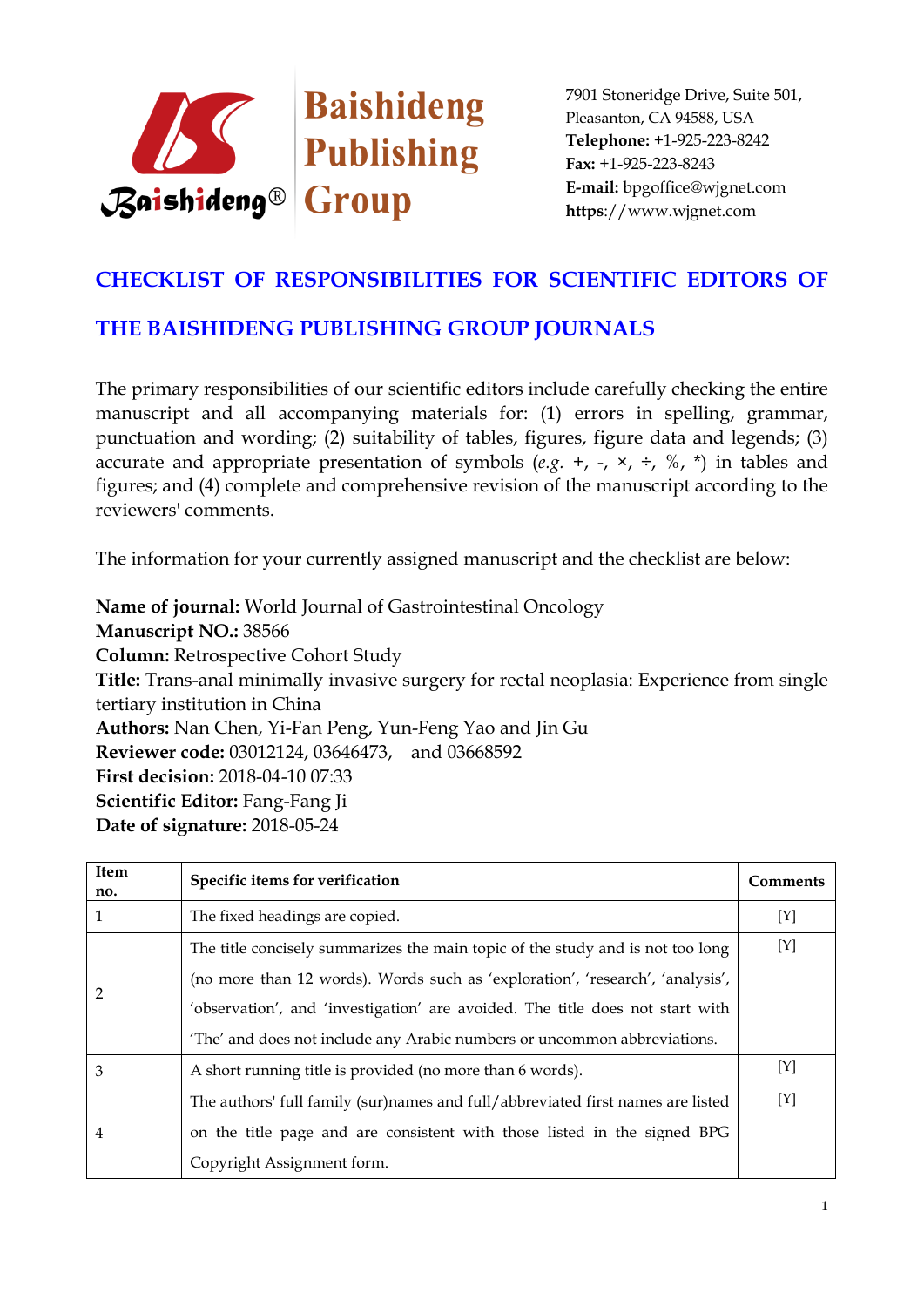

| 5      | The entire manuscript has been investigated for suspected or proven             | [Y]         |
|--------|---------------------------------------------------------------------------------|-------------|
|        | academic/publication misconduct before the manuscript is sent to the            |             |
|        | Editor-in-Chief.                                                                |             |
|        | The authors' affiliations are listed on the title page and are consistent with  | [Y]         |
| 6      | those in the signed BPG Copyright Assignment form.                              |             |
|        | The 'Supported by' statement describes the source(s) of financial support and   | [Y]         |
| 7      | includes the corresponding identification number(s) and program ID(s) if        |             |
|        | available, and contains no spelling errors.                                     |             |
|        | The ethics-related statements are provided in accordance with the manuscript    | $[{\rm Y}]$ |
| 8      | type (e.g., Manuscript No.-Institutional review board statement, Manuscript     |             |
|        | No.-Animal care and use statement, etc.).                                       |             |
|        | The 'Author contributions' passage describes the specific contribution(s) made  | $[{\rm Y}]$ |
|        | by each author. The author's names are listed in the following format: full     |             |
|        | family (sur)name followed by abbreviated first and middles names.               |             |
|        | e.g., "Wang CL and Liang L contributed equally to this work; Wang CL, Liang     |             |
| 9      | L, Fu JF, Zou CC, Hong F and Wu XM designed the research study; Wang CL,        |             |
|        | Zou CC, Hong F and Wu XM performed the research; Xue JZ and Lu JR               |             |
|        | contributed new reagents and analytic tools; Wang CL, Liang L and Fu JF         |             |
|        | analyzed the data; and Wang CL, Liang L and Fu JF wrote the manuscript. All     |             |
|        | authors have read and approve the final manuscript."                            |             |
| $10\,$ | The 'Correspondence to' passage provides the corresponding author's full        | [Y]         |
|        | first and family (sur)names, abbreviated title (e.g., MD, PhD), affiliated      |             |
|        | institute's name and complete postal address (including zip code) and e-mail    |             |
|        | (written in all lowercase), and contains no spelling errors.                    |             |
| 11     | The 'Telephone' and 'Fax' numbers are given for the corresponding author,       | [Y]         |
|        | and contain no spelling, punctuation or numerical errors. The telephone and     |             |
|        | fax numbers are composed of the plus symbol (+, which is the international      |             |
|        | exit code), the country code, the area or city code, and the local phone number |             |
|        | $(e.g., +86-10-85381892).$                                                      |             |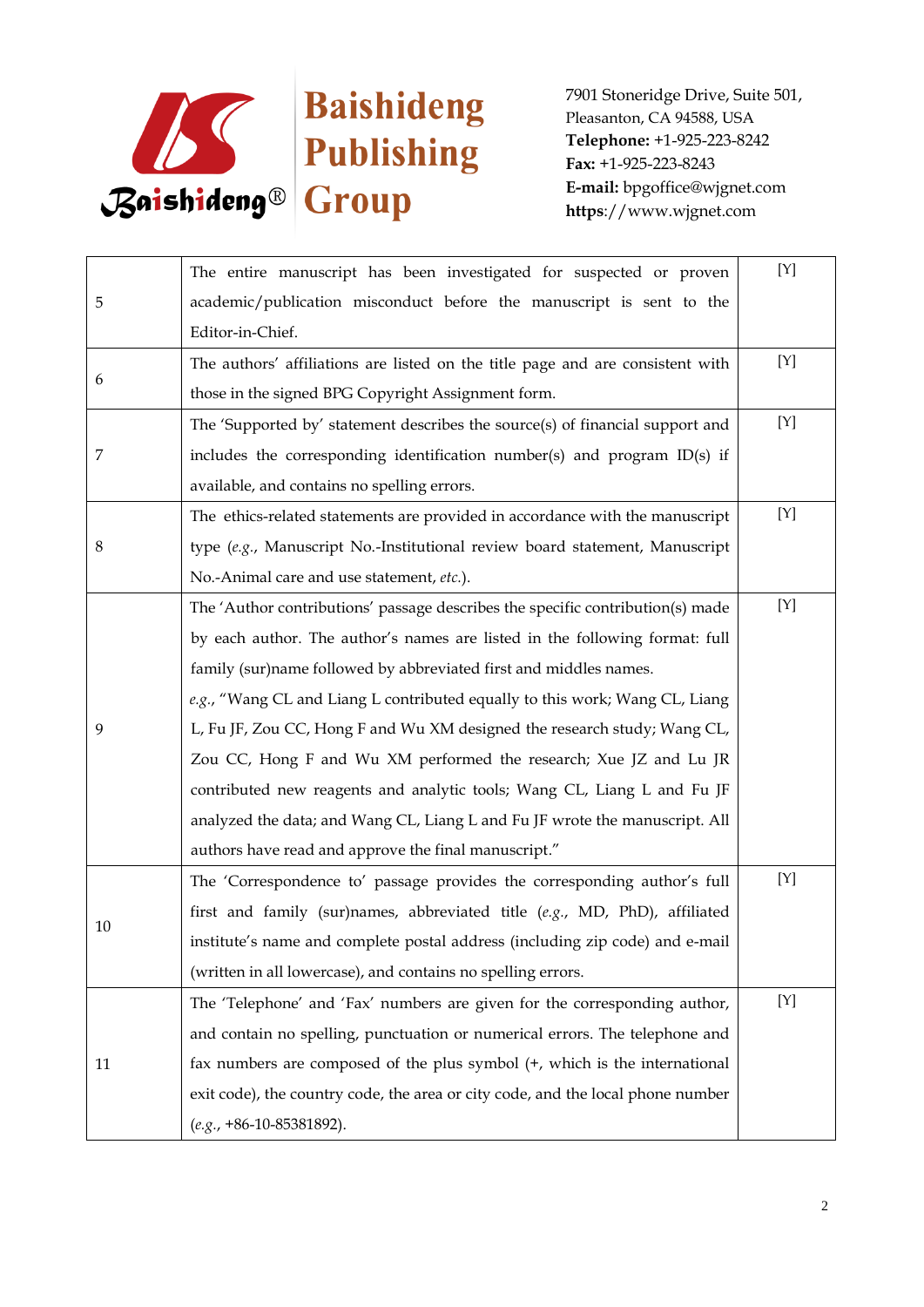

| 12 | The Manuscript Tracking information (i.e., Received, Peer review started, First | $[Y]$ |
|----|---------------------------------------------------------------------------------|-------|
|    | decision, Revised, Accepted, Article in press, and Published online) are        |       |
|    | provided along with the corresponding editor and date for each item, and        |       |
|    | contain no spelling errors.                                                     |       |
|    | The Abstract section is formatted according to the article-specific style       | [Y]   |
|    | (structured vs unstructured) and word count thresholds, as follows:             |       |
|    | Commentary, Frontier, Diagnostic Advances, Medical Ethics, Minireview,          |       |
|    | Review, Therapeutics Advances, and Topic Highlight: Non-structured              |       |
| 13 | abstract that is no less than 200 words.                                        |       |
|    | Field of Vision, Case Report and Letter to the Editor: Non-structured abstract  |       |
|    | that is no less than 150 words.                                                 |       |
|    | Research articles: Structured abstract with subsections for AIM (no more than   |       |
|    | 20 words); METHODS (no less than 80 words); RESULTS (no less than 120           |       |
|    | words); and CONCLUSION (no more than 26 words).                                 |       |
|    | The 'Key words' list provides 5-10 keywords that reflect the main content of    | [Y]   |
| 14 | the study. The first letter of each keyword is capitalized, and each keyword is |       |
|    | separated by a semicolon.                                                       |       |
| 15 | The 'Core tip' provides a summary (less than 100 words) of the study that       | [Y]   |
|    | outlines the most innovative and important arguments and core contents of       |       |
|    | the paper and will serve to effectively attract readers.                        |       |
| 16 | The authors' full family (sur)names followed by abbreviated first/middle        | [Y]   |
|    | names provided in the bibliography information are consistent with those        |       |
|    | provided on both the title page and the signed BPG Copyright Assignment         |       |
|    | form.                                                                           |       |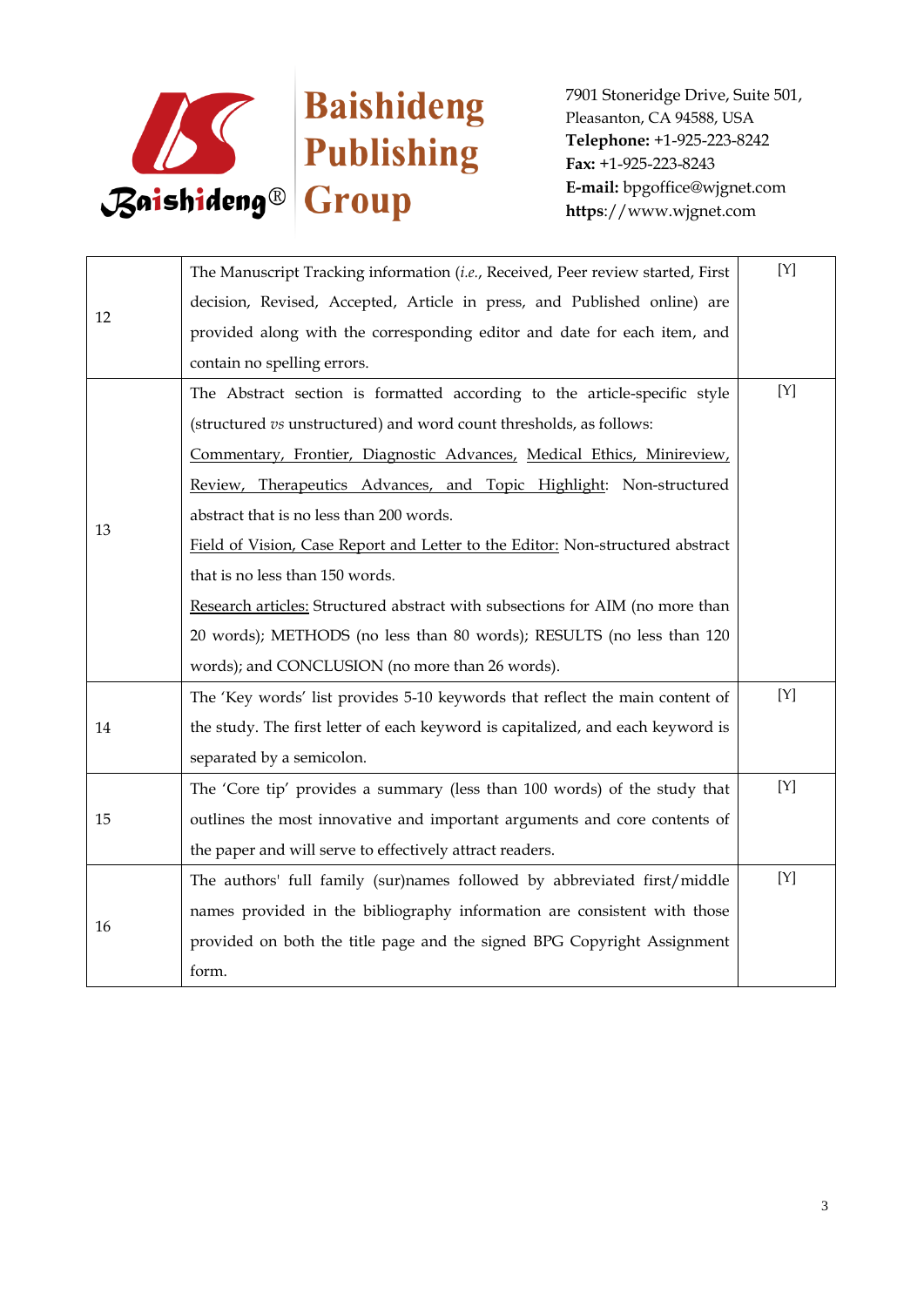

|    | The 'INTRODUCTION' section clearly describes the relevant background                           | $[{\rm Y}]$ |
|----|------------------------------------------------------------------------------------------------|-------------|
| 17 | information for the study. Only the most relevant and current (within the past                 |             |
|    | 5 years) literature is cited, with the exception of rare instances of seminal                  |             |
|    | literature citations. All technical terms and/or abbreviations are explained                   |             |
|    | and/or defined, with the full name of abbreviations given upon first                           |             |
|    | appearance in the text and the abbreviation presented in parentheses $[i.e.,$                  |             |
|    | "computed tomography (CT)"]. First-person pronouns (e.g., 'I', 'we') are                       |             |
|    | used appropriately to clearly indicate the work performed by the author(s).                    |             |
|    | When weaknesses of previous studies are described in the text to highlight the                 |             |
|    | innovations related to the current study, the information is presented                         |             |
|    | carefully.                                                                                     |             |
|    | The 'MATERIALS AND METHODS' section clearly and accurately describes                           | [Y]         |
| 18 | all materials and methods used to obtain the data presented in the article and                 |             |
|    | is adequate for a reader to repeat the study.                                                  |             |
|    | The 'RESULTS' section concisely describes the observational and experimental                   | [Y]         |
|    | results. Representative data and data that have scientific significance are                    |             |
| 19 | emphasized. Data is presented in either the text, a table or figure (i.e., chart,              |             |
|    | diagram, graph or image), but is not repeated among each. Information                          |             |
|    | presented in the tables and figures clearly describes the trends, meaning, and                 |             |
| 20 | inferences. Results described in textual form are accurate, concise and clear.                 |             |
|    | The order and numerical labeling of tables and figures is consistent with their                | $[Y]$       |
|    | appearance and presentation in the text. Symbols in tables (e.g., +, -, $\times$ , $\div$ , *) |             |
|    | correctly correspond to the definitions in the footnotes. Only one legend is                   |             |
|    | provided for each multi-panel figure consisting of color graphs, black and                     |             |
|    | white graphs, or line graphs that depicts data of the same theme. For example:                 |             |
|    | Figure 1 Pathological changes in atrophic gastritis tissue before and after                    |             |
|    | treatment. A: ; B: ; C: ; D: ; E: ; F:                                                         |             |
| 21 | Split pictures include flow charts, line graphs, histograms, and graphs                        |             |
|    | including text. Unsplit pictures include meta-analysis diagrams, PCR                           | [N]         |
|    | amplification curves, and survival curves.                                                     |             |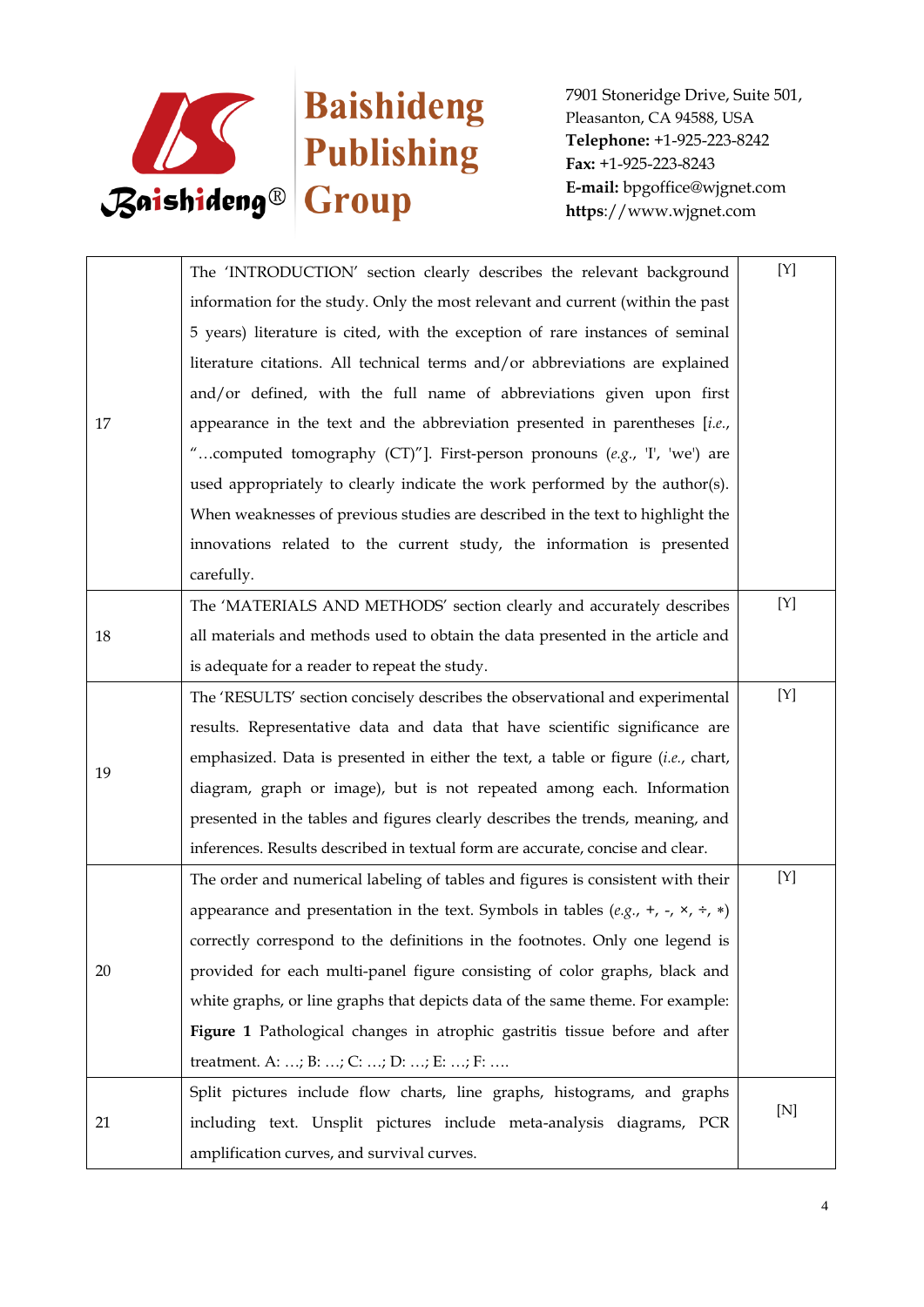

| 22 | Statistical symbols are accurate. Statistical significance is expressed as <sup>a</sup> P<0.05,    | [Y] |
|----|----------------------------------------------------------------------------------------------------|-----|
|    | $bP<0.01$ (P>0.05 usually does not need to be denoted). If there are other series                  |     |
|    | of P values, $\epsilon P$ <0.05 and $\epsilon P$ <0.01 are used, and a third series of P values is |     |
|    | expressed as $eP<0.05$ and $P<0.01$ . Statistical data is expressed as mean $\pm$ SD or            |     |
|    | mean $\pm$ SE.                                                                                     |     |
|    | The 'DISCUSSION' section (1) describes the main purpose and hypothesis of                          | [Y] |
|    | the study; (2) summarizes the most important results; (3) illustrates and                          |     |
|    | explains the results (but does not simply repeat the data) and draws                               |     |
| 23 | conclusions or inferences based on the results; (4) points out the limitations of                  |     |
|    | the study and their impact on the results, as well as proposes further advice                      |     |
|    | on future research topic(s) or direction(s); and (5) describes the theoretical                     |     |
|    | significance and practical value of the findings.                                                  |     |
|    | The 'ACKNOWLEDGMENTS' section expresses gratitude to any individuals                               | [Y] |
|    | or organizations for technical support (i.e., providing instrumentation,                           |     |
| 24 | equipment or experimental materials, and/or assistance in experimental                             |     |
|    | work), non-technical services (i.e., useful inspiration, suggestions, guidance, or                 |     |
|    | review), and/or any other auxiliary work.                                                          |     |
|    | The 'COMMENTS' section provides comments for original articles in                                  | [Y] |
| 25 | accordance with the specified format.                                                              |     |
|    | The 'REFERENCES' section lists the references in the Vancouver style. This                         | [Y] |
| 26 | style uses Arabic numeral in-text citations based on the order of the first                        |     |
|    | appearance of a source in the text. For citations where the author's name is                       |     |
|    | indicated in the text, a superscript number should be placed following the                         |     |
|    | name (i.e, "Pang et al"). For citations where no author is indicated, a                            |     |
|    | superscript number should be placed at the end of the sentence. Respective                         |     |
|    | examples are: "Ma [1] reported ", "Pan et al [2-5] indicated "; "PCR has a                         |     |
|    | high sensitivity [6,9]." No superscript numbers are used when the reference                        |     |
|    | number is described in the text; for example, "The experimental method used                        |     |
|    | has been described in reference [8]." The style of reference citations in tables is                |     |
|    | the same as that in the text (e.g., Pan et al $[2-5]$ , please see reference [8]).                 |     |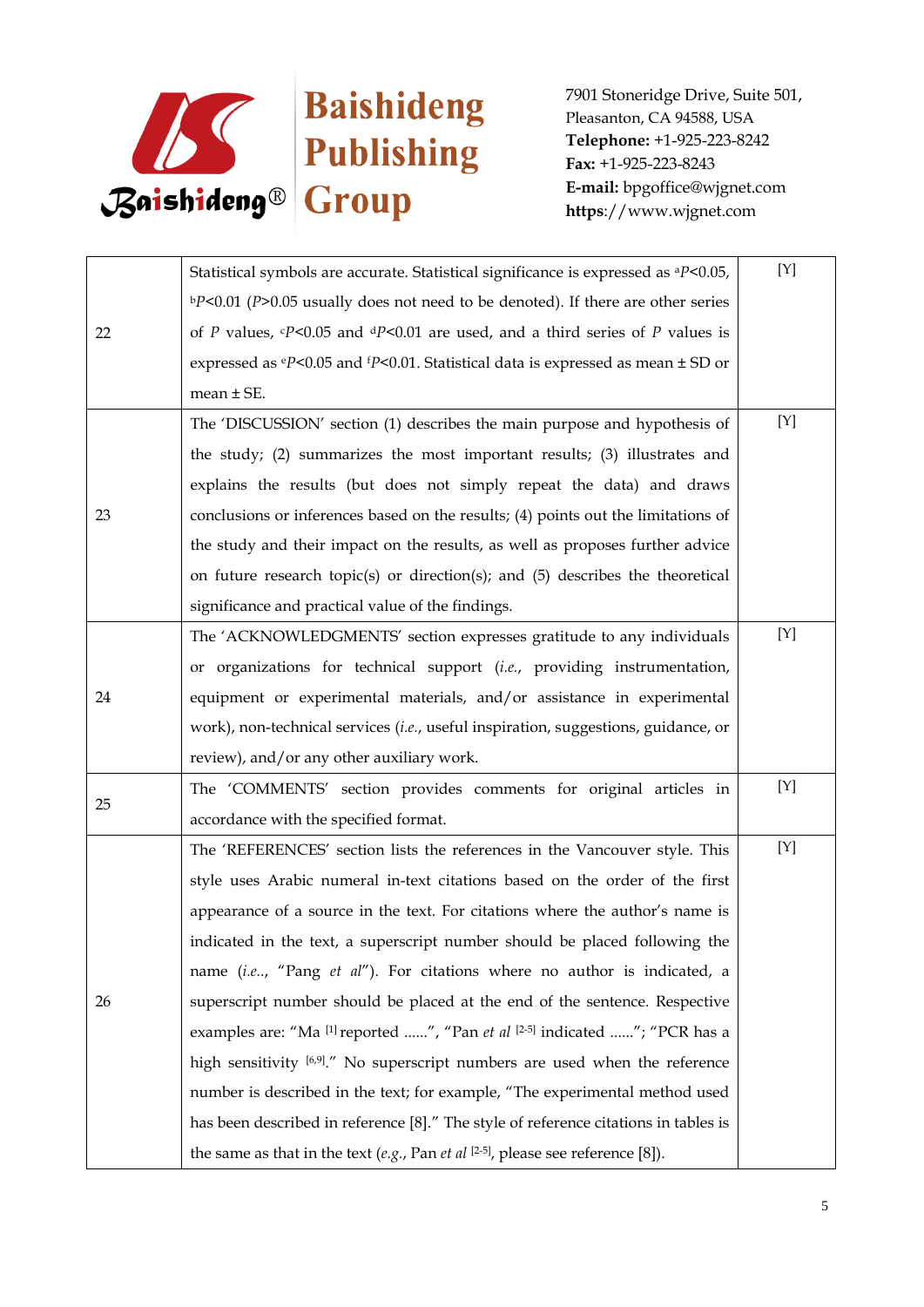

|    | Journal references have been verified to ensure that there are no duplicate         | [Y] |
|----|-------------------------------------------------------------------------------------|-----|
|    | references and that the PMID numbers are correct. For references not yet            |     |
|    | included in PubMed: the name of Chinese journals is spelled out using               |     |
| 27 | Chinese Pinyin, with the first letter of each word capitalized (e.g., Shijie Huaren |     |
|    | Xiaohua Zazhi); the name of journals in other languages are listed according to     |     |
|    | indexing information retrieved from Google. Book references are presented           |     |
|    | with all the information relevant to the electronic version.                        |     |
|    | The names of the peer reviewers and the scientific editor are present at the        | [Y] |
| 28 | end of the paper (e.g., P-Reviewer: Hugot D  S-Editor: Wang JL).                    |     |
|    | The number of cited references is appropriate for the article type, as follows:     | [Y] |
|    | Commentary: no less than 50;                                                        |     |
| 29 | Review: no less than 100;                                                           |     |
|    | Article: no less than 30/26;                                                        |     |
|    | Case Report and Letter to the Editor: no less than 1.                               |     |
|    | The revised manuscript is provided (file name: Manuscript No.-Review; e.g.,         | [Y] |
|    | 870-Review).                                                                        |     |
| 30 | The letter of peer-reviewers' comments is provided (file name: Manuscript           |     |
|    | No.-Peer-review(s); e.g., 870-Peer-review(s)).                                      |     |
|    | The response letter is provided (file name: Manuscript No.-Answering                |     |
|    | reviewers; e.g., 870-Answering reviewers).                                          |     |
|    | The author(s) highlighted the changes made to the manuscript according to           | [Y] |
| 31 | the peer-reviewers' comments.                                                       |     |
|    | The responses to the peer-reviewers' comments are consistent with the               | [Y] |
| 32 | changes made to the manuscript.                                                     |     |
| 33 | All authors signed the BPG Copyright Assignment form (file name:                    | [Y] |
|    | Manuscript No.-Copyright assignment; e.g., 870-Copyright assignment).               |     |
| 34 | The language certificate provided by authors who are non-native speakers of         | [Y] |
|    | English meets the BPG requirements (file name: Manuscript No.-Language              |     |
|    | certificate; e.g., 870-Language certificate).                                       |     |